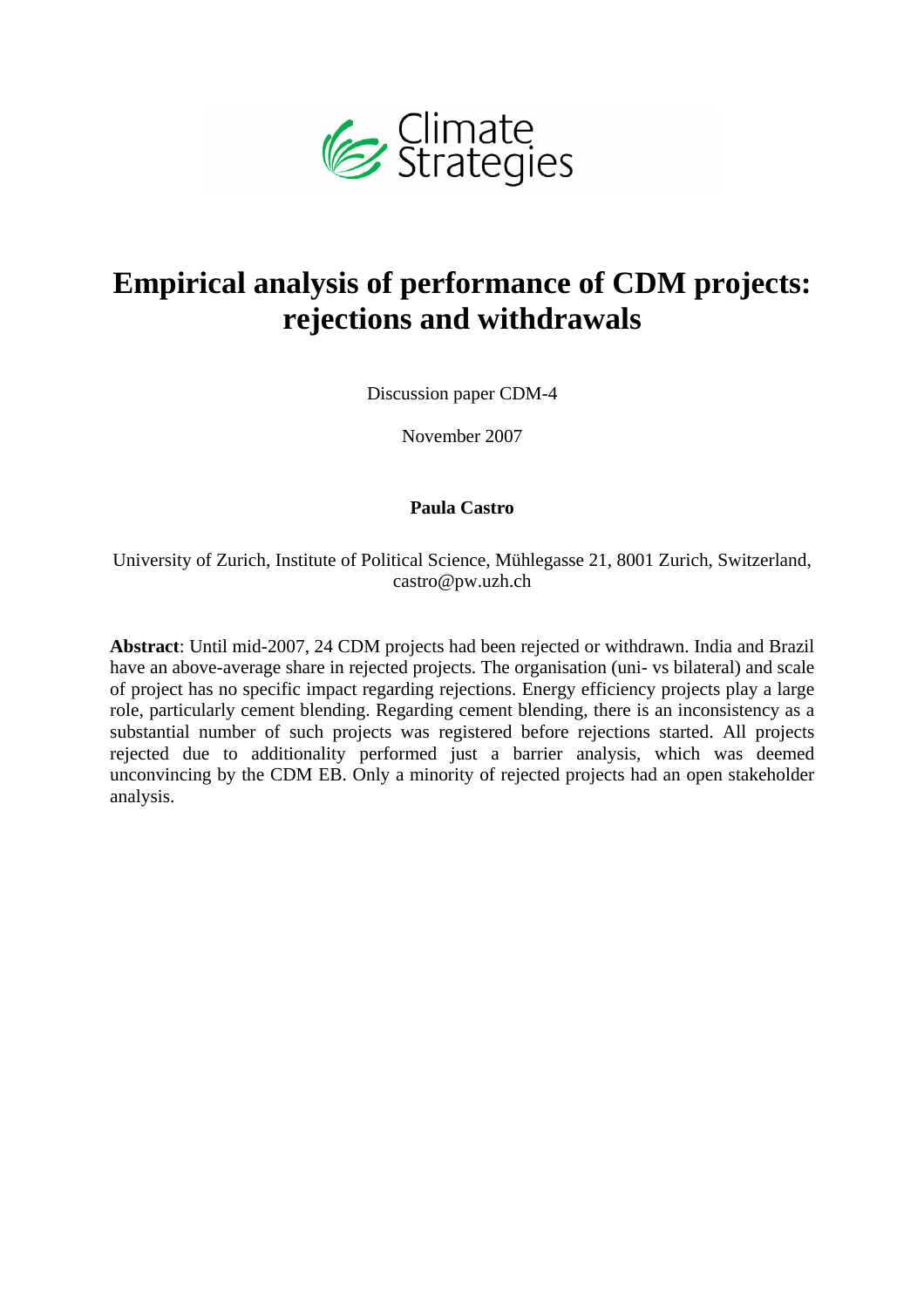#### **Contents**

| 2.<br>3.<br>4.<br>5.<br>6.<br>8. |  |  |  |
|----------------------------------|--|--|--|
|                                  |  |  |  |
|                                  |  |  |  |
|                                  |  |  |  |
|                                  |  |  |  |
|                                  |  |  |  |
|                                  |  |  |  |
|                                  |  |  |  |
|                                  |  |  |  |
|                                  |  |  |  |
|                                  |  |  |  |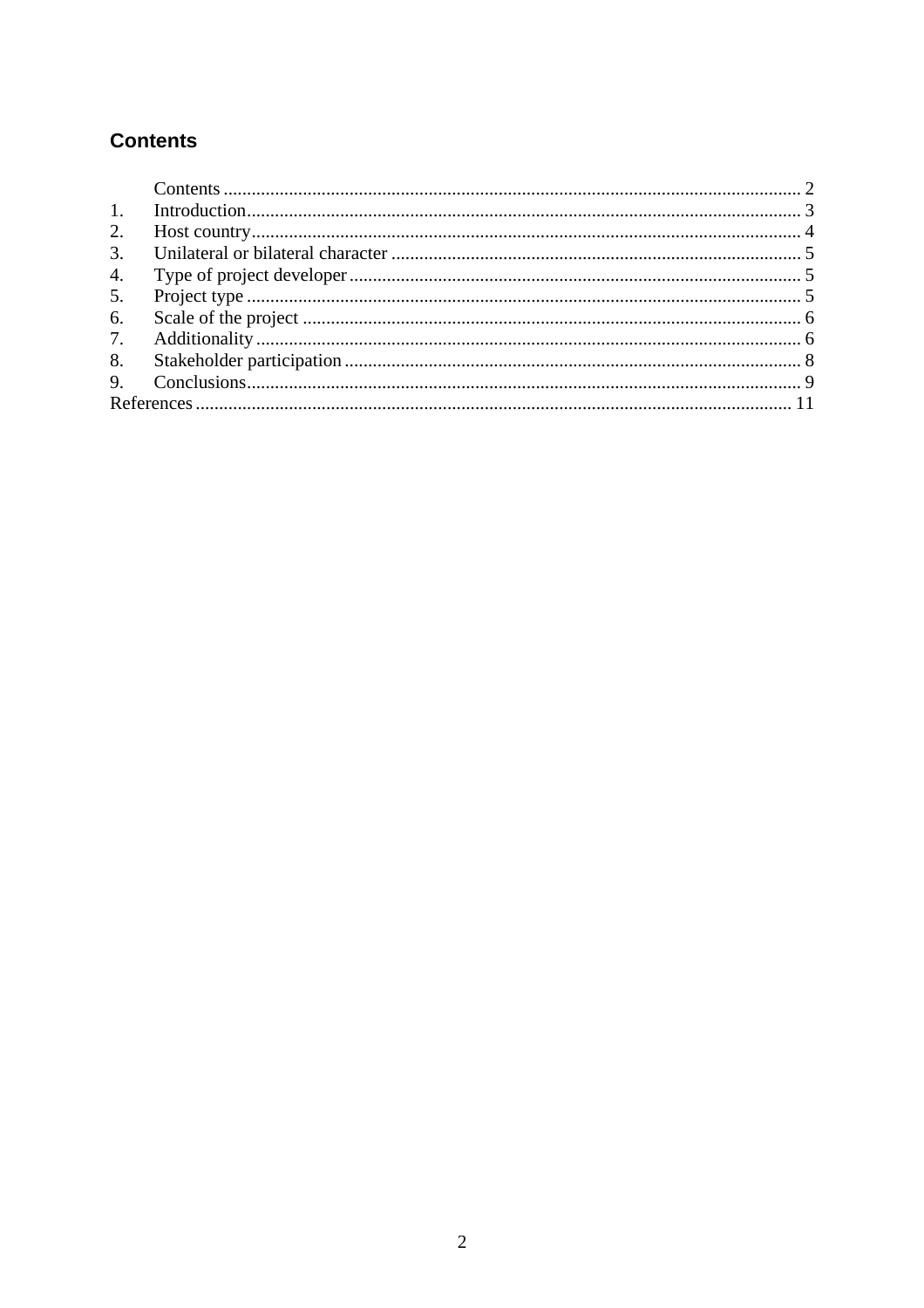#### **1. Introduction**

Many EU governments and private companies are looking at the Clean Development Mechanism (CDM) to hedge their exposure under the EU Emissions Trading Scheme (EU ETS) as well as to close part of their Kyoto gaps. As National Allocation Plans for the EU ETS period 2008-2012 set rather lenient limits for use of Certified Emission Reductions (CERs) from CDM projects, the price of EU allowances in the 2008-2012 period strongly depends on the CER supply that will actually materialise.

Since 2005, the CDM has seen a considerable upswing in terms of projects submitted for validation. More than 1500 projects with a reduction volume of over 2.2 billion tonnes  $CO<sub>2</sub>$ eq. by 2012 have been submitted. The question remains how many of these CERs will actually materialise and at what time.

This project's general objective is thus to find out whether the CDM projects currently developed will really produce the expected CER volumes according to schedule, so that they can contribute to fill the European governments' Kyoto gaps and companies' obligations under the EU ETS. And further, to identify the key parameters influencing CDM project success.

This paper focuses on the analysis of the 20 rejected and 4 withdrawn CDM projects up to the end of June 2007, whose Project Design Documents (PDDs), validation reports, registration review forms and review reports have been evaluated in terms of their:

- host country
- unilateral vs bilateral character
- type of project developer
- project type
- scale of the project
- additionality argumentation
- intensity and type of stakeholder participation.

The first five criteria – host country, character, type of project developer, type of project and scale of project – have been assessed by analysing what proportion of the rejected / withdrawn projects meet a certain characteristic, and comparing this proportion to the respective one for projects already registered or submitted for validation. By means of this comparison, a first and general conclusion about which characteristics are involved in CDM project failure can be drawn.

The last two criteria – additionality argumentation and stakeholder participation – have been more profoundly assessed. For each project, the type of additionality argumentation has been identified, as well as the remarks from the members of the UNFCCC Executive Board about additionality, both in the registration review forms as in the review reports. In some cases, possible links between additionality argumentation, type of project and host country have been explored.

Stakeholder participation has been assessed in terms of communication media used, amount of stakeholders invited, amount of stakeholders participating, type of comments received and answers to comments. The sources for information for stakeholder participation assessment have been the PDDs and the validation reports.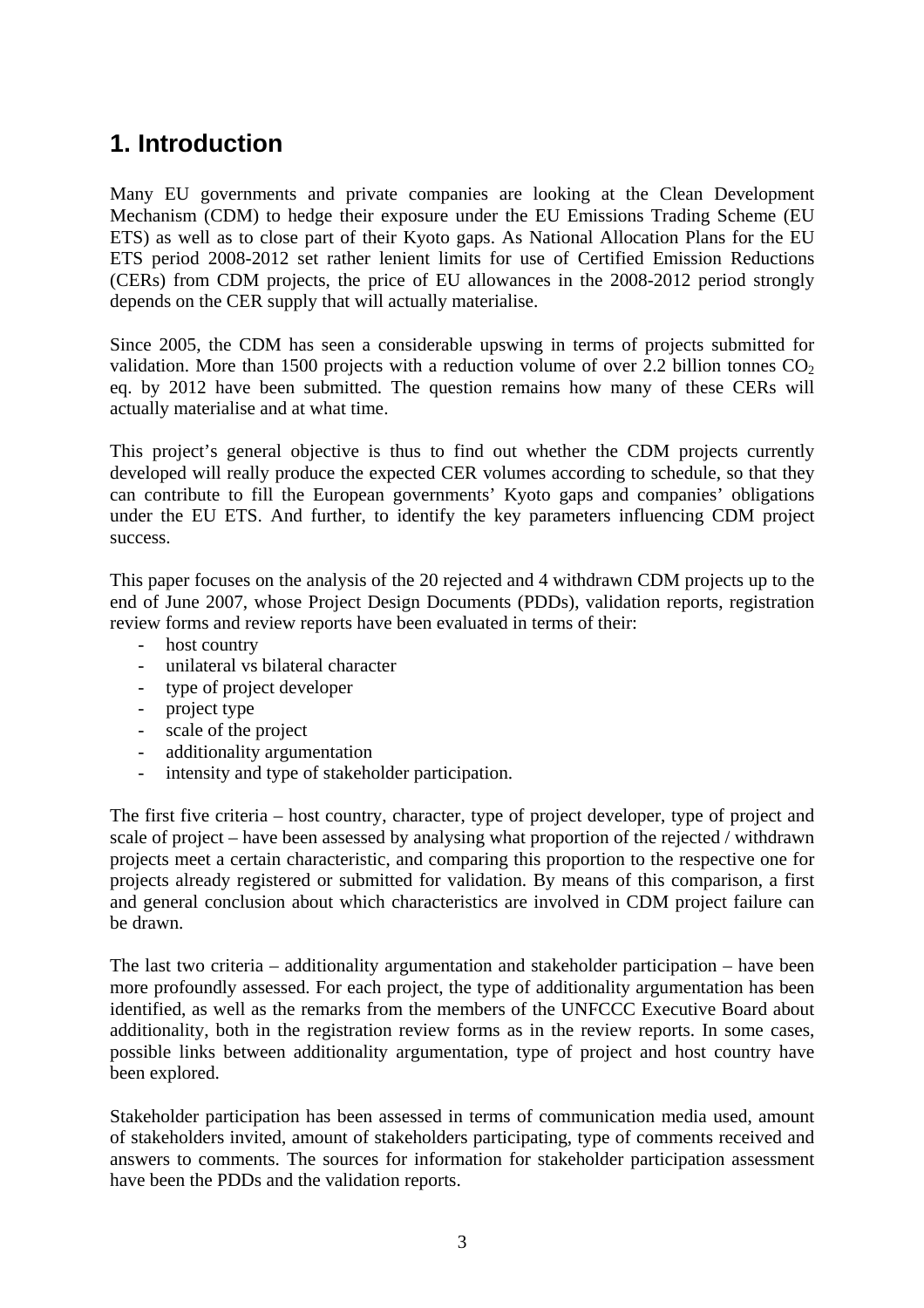A database with details on the above-mentioned criteria has been set up.

## **2. Host country**

Out of the 20 rejected CDM projects, 11 (55%) were developed in India and 5 (25%) in Brazil. The other rejected projects took place in Mexico (2), Argentina and Chile (one each). The proportion of rejected projects in India and Brazil is very high, and therefore it could be argued that there might be some correlation between these host countries and rejection of CDM projects. However, these countries also have a very high share of all submitted and registered projects: 28% of submitted and 35% of registered CDM projects are in India, while 10% of submitted and 14% of registered projects are in Brazil (See Figure 1).





The 4 projects withdrawn from CDM registration up to June 2007 were developed in Peru, Malaysia, India and Brazil, respectively. There is thus no clear predominance of a specific host country among the withdrawn projects. However, counting together both the rejected and withdrawn projects, India and Brazil are still over-represented: India hosts 50% of all "failed"<sup>1</sup> (rejected or withdrawn) projects, while Brazil hosts 25% of them.

Further analysis of the projects in India and Brazil shows that in both cases a high share of the rejected projects belongs to the "cement blending" type, and that all these projects were rejected due to insufficient or inadequate demonstration of additionality. Indeed, there seem to be difficulties for demonstrating additionality in cement blending projects in India and Brazil. These two criteria - project type and additionality argumentation - will be analysed in more detail further below.

<sup>&</sup>lt;u>.</u> 1 In the following paragraphs, any mention of "failed" projects refers to the group of all 24 rejected and the withdrawn projects.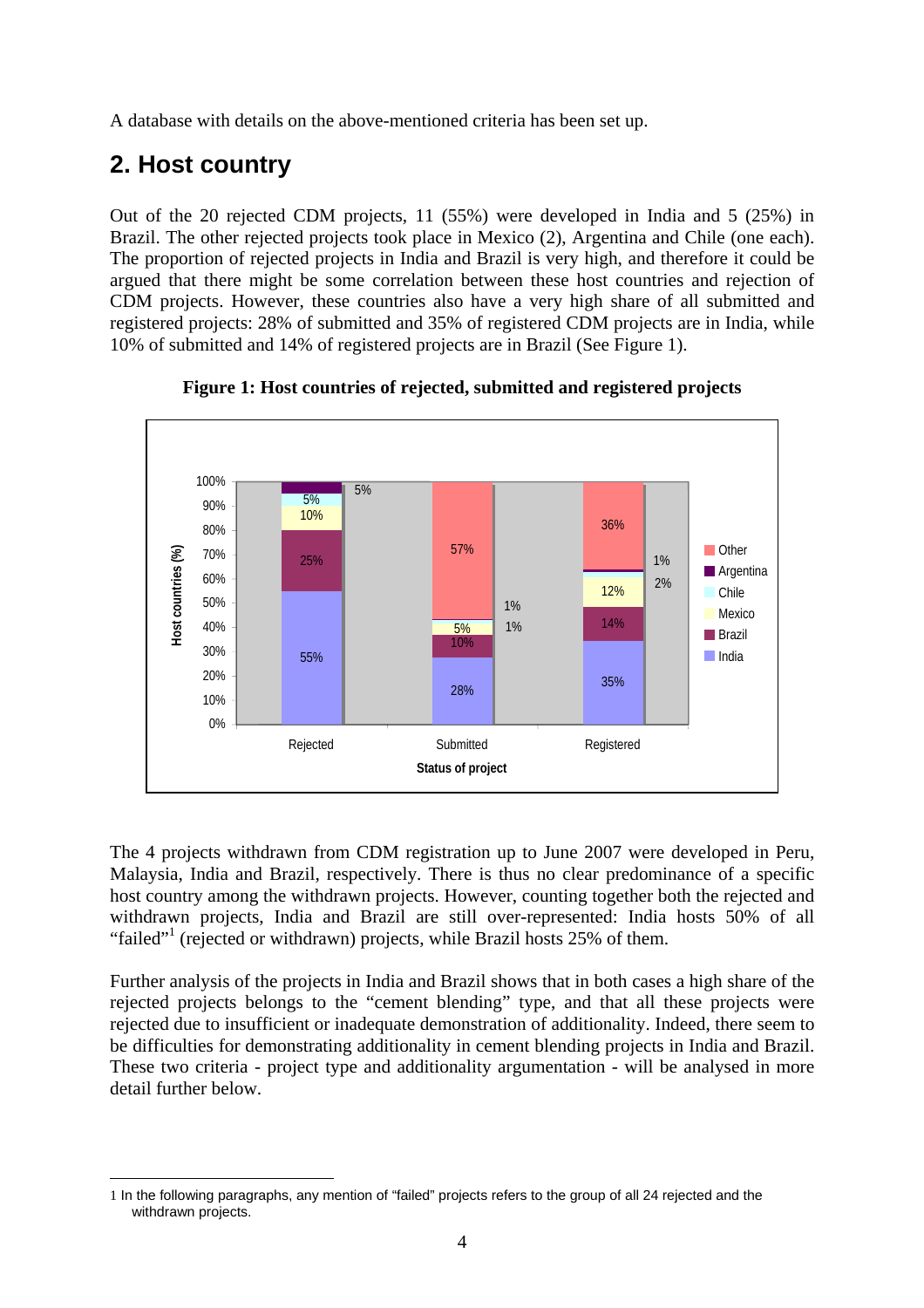#### **3. Unilateral or bilateral character**

65% of all rejected projects have a unilateral character, this is, they have been presented by the host country without participation of any Annex 1 country. This share of unilateral projects is higher than the one among all projects submitted (52%) or the one among the registered projects (55%). However, as all (100%) withdrawn countries have a bilateral character (were presented by two countries, a host and an Annex 1 country), the overall proportion of unilateral projects among those failed is 54%, which is not outside the normal proportion. Thus, no conclusion can be drawn whether the unilateral or bilateral character of a project has any impact on its failure.

#### **4. Type of project developer**

85% of all rejected and 75% of all withdrawn projects were developed by a multi-project developer, this is, a consultancy firm working with different types of CDM projects. The remaining 15% of rejected projects and 25% of withdrawn projects were developed in-house by the project proponents themselves. In comparison, out of a sample of the registered projects, only 57% were developed by multi-project consultants, while 26% were developed by technology-specific consultants and 17% by the project proponents. It might be possible, therefore, that technology-specific consultants have more success than multi-project ones in getting their CDM projects registered.

#### **5. Project type**

The majority (65%) of rejected projects belongs to the "energy efficiency" category, while this category only holds 17% of submitted and 14% of registered projects. This could be an indication of correlation between project category and rejection. Looking into the specific project type, we find that 30% of rejected projects are cement blending ones, which represent only 1% of submitted and 2% of registered projects.

It is interesting to note at this stage that the rejected cement blending projects were proposed in India (4 out of 6) and Brazil (the remaining 2). All of them were rejected due to insufficient demonstration of additionality. However, out of the 14 cement blending projects already registered at the EB, 13 (93%) are taking place in India, too. It remains to be studied why additionality argumentation in these 13 projects was found more convincing than in the 4 rejected ones.

Within the energy efficiency category, there are also 5 industry projects (25% of all rejected), which are overrepresented as compared to the submitted (14%) and the registered (11%) industry projects. Likewise, 10% of rejected projects are for electricity generation, which compares to only 2% of submitted projects and 0% of registered ones. This is also a hint that industry and electricity generation are project types more likely to being rejected than others.

Other project types are not so significantly represented among the rejected projects. "Renewable electricity for the grid" is the general category with second highest share: 25% of rejected projects belong to it. However, 50% of submitted and 50% of registered projects belong to this category, hinting that it is reasonable to have so many rejected projects in that category.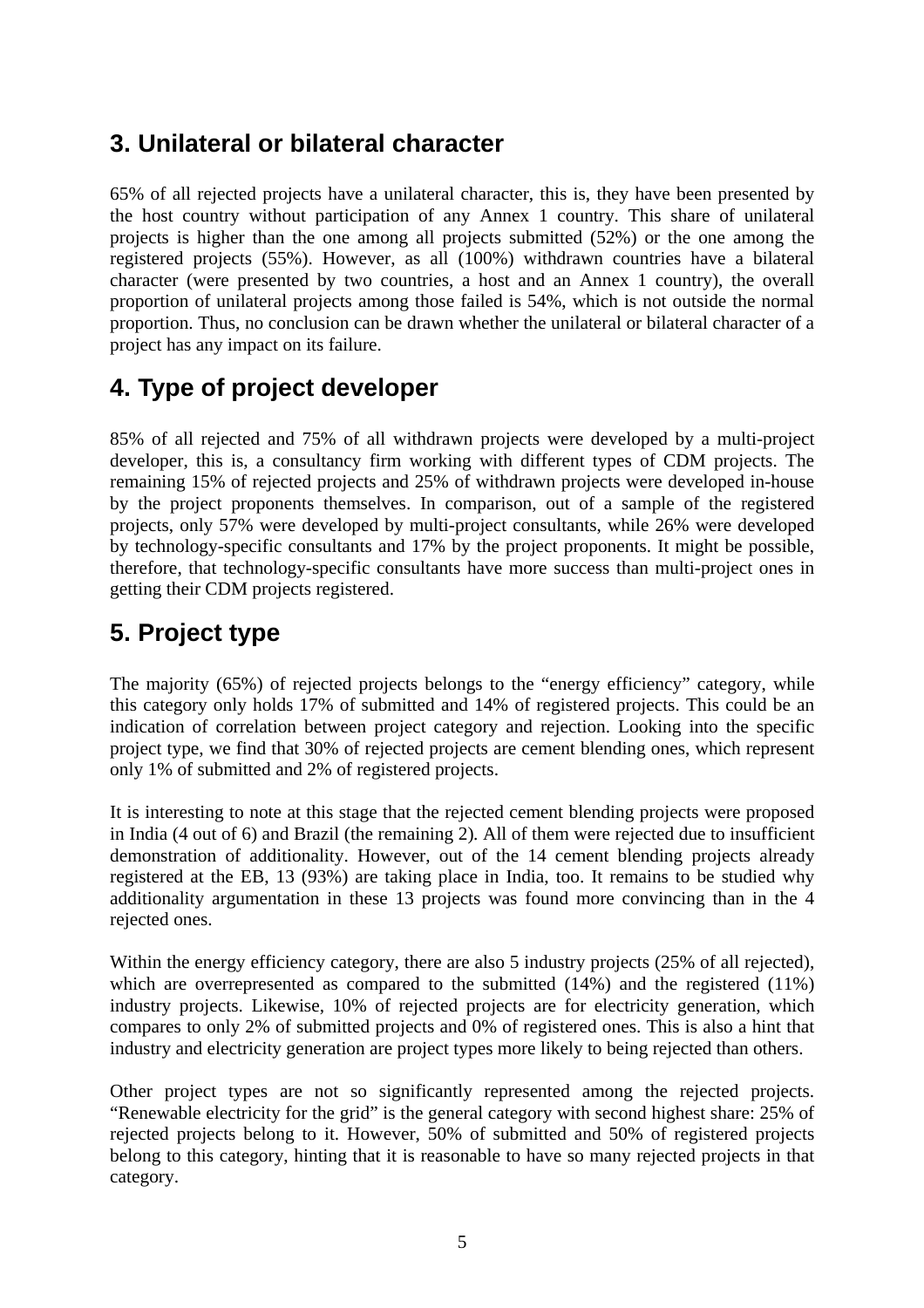With respect to the withdrawn projects, all of them belong to the renewable electricity for grid category, and the biomass sub-type. Out of them, three (75%) involve using bagasse for electricity production, and one involves using biomass waste from the palm oil industry. However, as three of these projects were requested a review but the reasons given for it are different in each case, it can be assumed that these projects were withdrawn due to different causes, despite this similarity in project type.

## **6. Scale of the project**

60% of rejected projects are large-scale, which is a proportion slightly larger that the one existing for submitted projects (56%) and for registered ones (53%). Among the withdrawn projects, however, only one (25%) is large-scale. Therefore, no conclusion can be drawn whether the scale of a project has any impact on its failure.

#### **7. Additionality**

70% of rejected and 75% of withdrawn projects identified alternatives to the project activity. 95% of rejected and 100% of withdrawn projects performed a barrier analysis, while in only 20% of rejected and 50% of withdrawn projects an investment analysis was carried out. The type of barrier most commonly mentioned was technological or technical (75% for rejected and 75% for withdrawn projects), followed by investment or financial barriers (55% and 100%, respectively), prevailing practice (50% in both rejected and withdrawn projects) and market barriers (40% of rejected projects). Other barriers mentioned were regulatory risks, climatic uncertainty or resource availability, managerial, and logistics and infrastructure. Although many projects indicate the presence of financial or investment barriers, most of them do not present a proper investment analysis, few present a comparison of the IRR without detailing the input data, and many present just a qualitative description of the financial barrier.

An important characteristic of the barrier analysis in all of these projects is that not enough third-party evidences or references are used to demonstrate the barriers presented: 10 projects (half of all rejected ones) provide no independent sources of information at all in the additionality argumentation in the PDDs; 35% of rejected projects provide few independent sources of information, most of them not enough to substantiate the barriers; and only 15% of rejected projects make a real effort to substantiate their additionality argumentation with independent evidence.

Another problem found in the barrier analysis is the actual nature of the barriers being discussed. In some cases, the barriers do not apply to the CDM project itself, but to the industry sector where it has been applied. In others, the issues presented as barriers are normal characteristics of all investment projects, even without  $CDM - e.g.$  going to a tender and bid process to win an electricity concession, or having to invest in new equipment (without explaining why it is especially difficult to find the financing for the investment, or why the returns for the investment are not sufficient to make it financially feasible). The EB members observed in 2 projects that there was lacking information on cost savings due to the CDM project, and thus that the investment barriers could not be accepted. They also required an investment analysis for 3 other projects, due to similar considerations.

In many cases also, it is not clearly shown how the CDM will help to overcome these barriers: 6 projects (30% of all rejected ones) did not explain in the PDD how the CDM will help to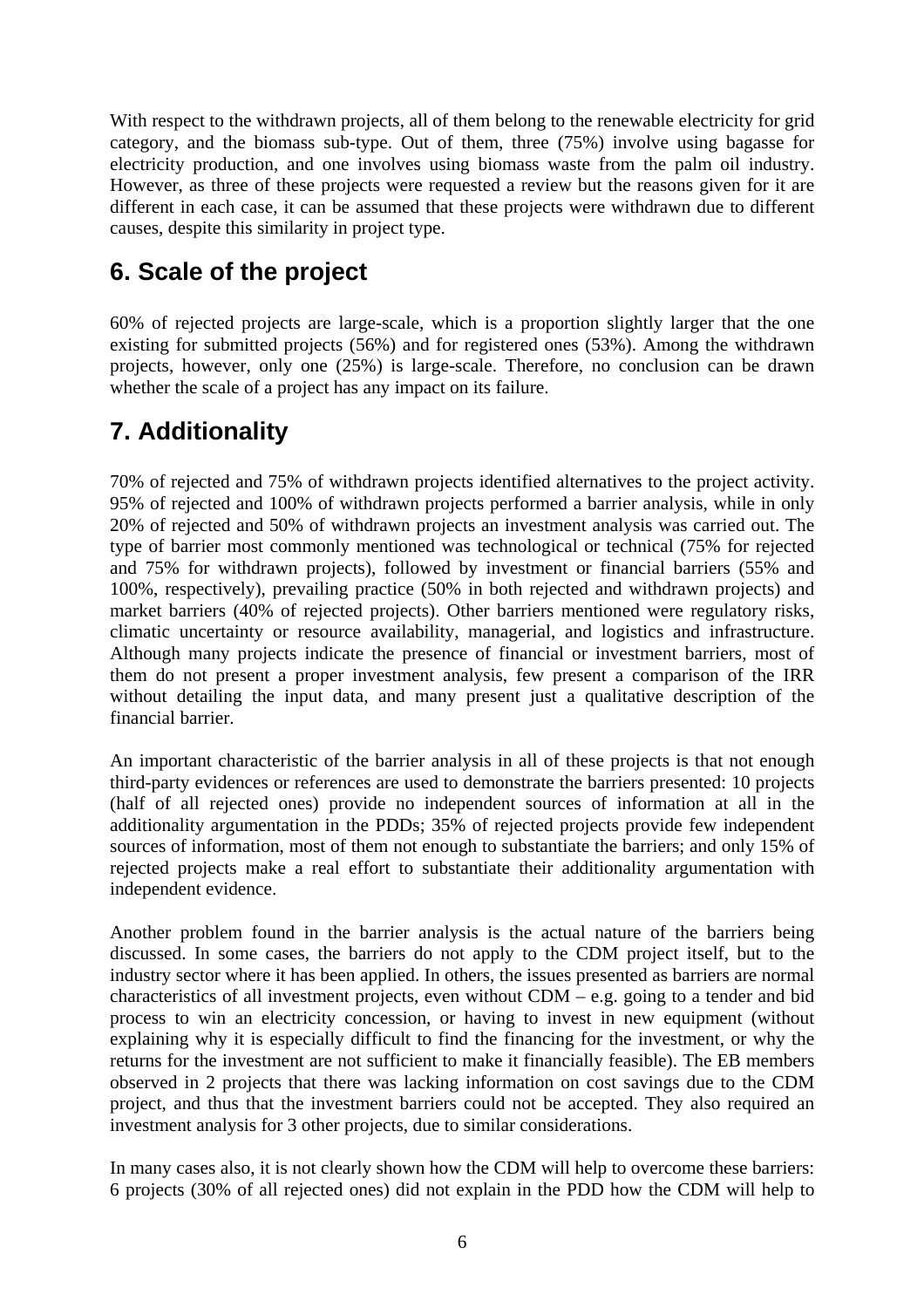overcome the barriers; 8 (40%) explained it in some detail, but just qualitatively; only the remaining 30% give a quantitative account of how CDM revenues will be used. Withdrawn projects perform better in this sense: 50% of them gave a quantitative explanation of impact of CDM registration, 25% gave a qualitative explanation and 25% gave no explanation.

It is remarkable that 65% of rejected projects were rejected due – at least in part – to additionality. The specific reasons given by the Executive Board for rejecting these projects were:

- Barrier analysis not sufficiently convincing or demonstrated (13 out of 13 projects)
- Lack of financial analysis (3 projects)
- Common practice analysis not sufficiently demonstrated (2 projects)
- Serious consideration of CDM from the beginning of project planning not sufficiently demonstrated (2 projects).

As can be seen, all of the projects rejected due to additionality have problems with the barrier analysis, and some have other additional deficiencies. On the contrary, none of the projects where an investment analysis was carried out was rejected due to additionality.

Further analysis shows that 69% of projects rejected due to additionality took place in India, and 15% each in Brazil and Mexico. Also, as said before, 46% of them belong to the cement blending type, 23% to industry type, and 15% each to wind and hydro generation. There are also differences between large and small projects: while 75% of large projects were rejected due to additionality (all those which did not perform an investment analysis), only 50% of small ones were, even though only 12.5% of small projects performed an investment analysis.

With respect to the withdrawn projects, only one of them had observations with respect to additionality demonstration from the EB members, project that had performed only a barrier analysis.

From this analysis, summarised in Table 1, we can infer that projects with PDDs with only a barrier analysis for additionality demonstration could have a higher risk of being rejected than projects with investment analysis, especially in the case of large projects. However, it remains to be studied what share of registered projects have a barrier analysis, in order to draw a definitive conclusion.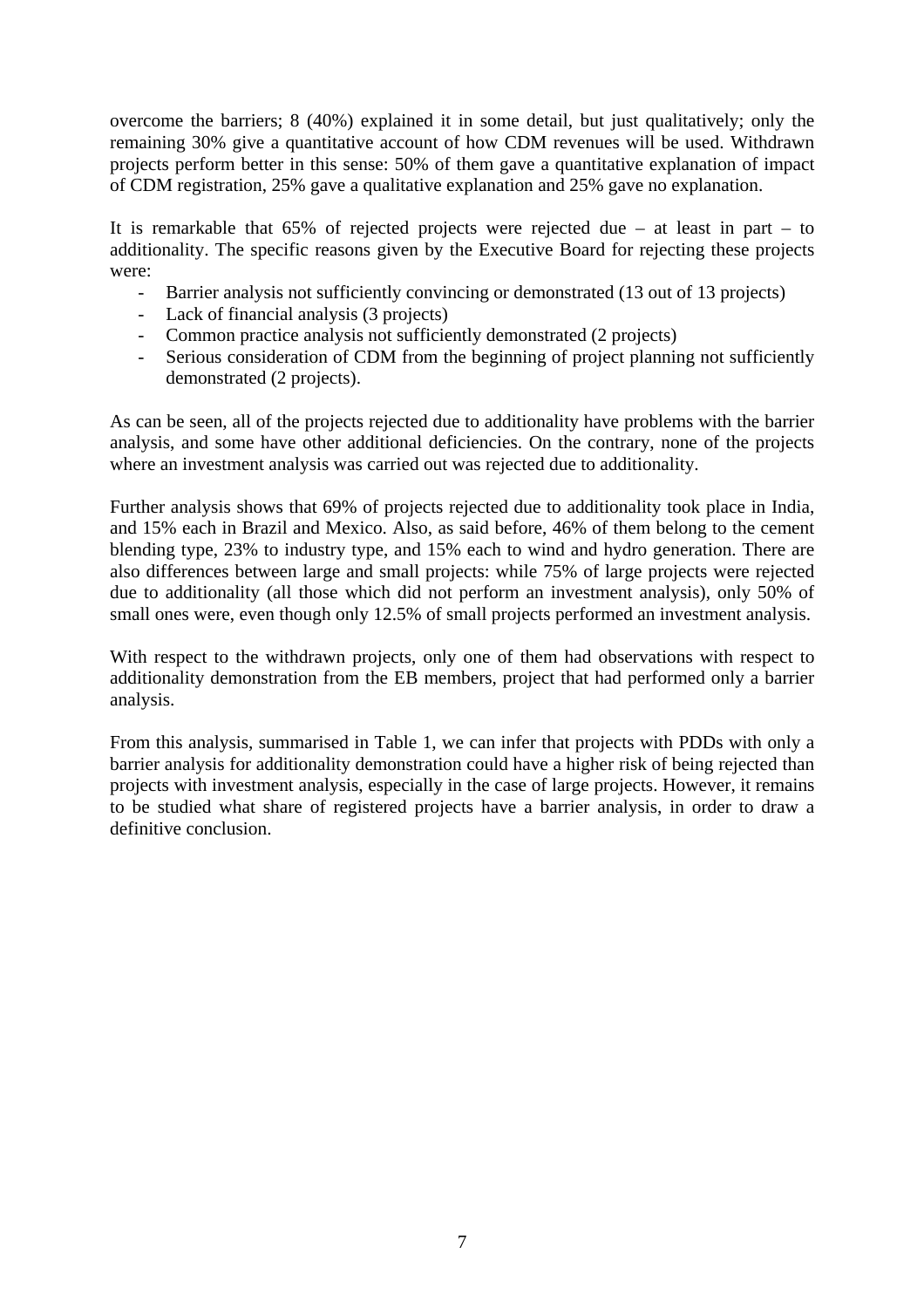| <b>Characteristic of</b><br>additionality argumentation | Rejected projects | Withdrawn projects |
|---------------------------------------------------------|-------------------|--------------------|
| Identified alternatives                                 | 14 (70%)          | 3(75%)             |
| Investment analysis                                     | 4 (20%)           | 2(50%)             |
| Barrier analysis                                        | 19 (95%)          | 4 (100%)           |
| Types of barriers                                       |                   |                    |
| - Investment barriers                                   | 11 (75%)          | 4 (100%)           |
| - Technological barriers                                | 15 (75%)          | 3(75%)             |
| - Prevailing practice barriers                          | 10 (50%)          | 2(50%)             |
| - Market related barriers                               | 8 (40%)           | $\left( \right)$   |
| - Other barriers                                        | 9(45%)            | 2(50%)             |
| Common practice analysis                                |                   |                    |
| - Detailed                                              | 10 (50%)          | 2(50%)             |
| - Not enough                                            | 1(5%)             | 1(25%)             |
| - Not detailed                                          | 9(45%)            | 1 (25%)            |
| Impact of CDM registration                              |                   |                    |
| - Detailed (quantitative)                               | 6(30%)            | 2(50%)             |
| - Detailed (qualitative)                                | $8(40\%)$         | 1(25%)             |
| - Not detailed                                          | 6(30%)            | 1 (25%)            |
| Independent sources cited                               |                   |                    |
| - None                                                  | 10 (50%)          | 1(25%)             |
| - Few / not enough                                      | 7(35%)            | 2(50%)             |
| - Enough                                                | 3(15%)            | 1 (25%)            |

#### **Table 1: Summary of analysis of additionality argumentation in rejected and withdrawn projects**

## **8. Stakeholder participation**

In 95% of all rejected projects and 75% of withdrawn projects the relevant stakeholders were identified in the PDDs. However, stakeholder identification was not uniform in the projects: some of them identified just "categories" of stakeholders (e.g. government officials, local population, consultants, equipment suppliers, clients), others identified specific organisations, and others identified persons within organisations.

Also, the amount of stakeholders identified and invited to participate differed greatly: of all failed projects, the majority (71%) identified between 5 and 9 categories of stakeholders, but some identified less than 5 categories (8%), some more than 10 (12.5%) and some did not identify the stakeholders (8%).

Similarly, the number of stakeholders answering the invitation – either attending a stakeholder meeting, writing letters, or posting comments on the projects' webpages – varied significantly or was not given at all: 67% of failed projects did not mention in the PDDs how many stakeholders had answered the invitation (although many offered to disclose this information to the validator), 8% had below 20 answers, 17% had between 20 and 50 answers and 8% had over 50.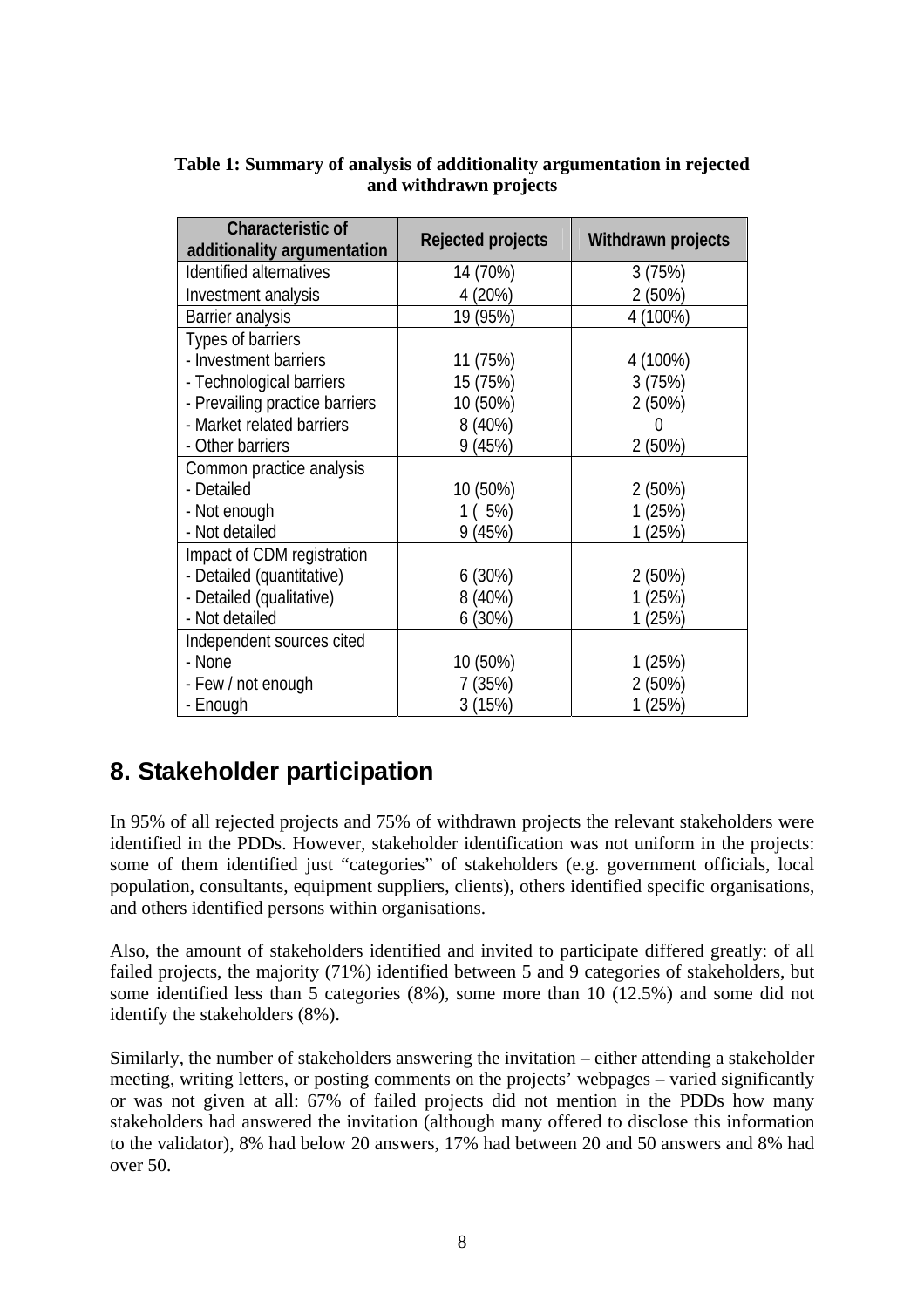With respect to the communication media used for stakeholder consultation, two stages were differentiated: the communication media used for inviting stakeholders to make comments, and the media used during the consultation process itself. The communication media used for inviting stakeholders were again very varied: letters, newspaper adverts, invitations in the notice board of the local village, invitations in the projects' webpages, public broadcasts. 54% of the projects used communication media that were directed to specific stakeholders, such as letters or emails. These projects did not announce the stakeholder consultation process publicly. 25% used both invitations to specific stakeholders and open media, 8.3% used just open media and 12.5% of projects did not describe in the PDD the communication media they used. An important share of the failed projects used various communication media at the same time (33%).

Most of the projects organised meetings for presenting themselves and asking for comments (50%), many expected written comments (29%), others expected comments to be posted on their webpages (17%), and others used other media (questionnaires, forums, seminars, workshops, consultation integrated in the EIA process, interviews). An important share of the failed projects used various forms of consultation at the same time (25%).

50% of failed projects received positive comments from the stakeholders, 21% did not receive positive comments and 29% did not report about receiving or not receiving positive comments. 37.5% of failed projects received negative comments or questions from stakeholders, and they were all answered in the PDDs.

It is interesting to note that one of the rejected projects included social and environmental indicators in the CDM monitoring plan, thus indicating a commitment with sustainable development that went further than was required for CDM registration.

In order to be able to draw conclusions about the impact of the stakeholder consultation process for CDM project success, registered projects need to be also analysed and a comparison between registered and failed projects performed.

#### **9. Conclusions**

India and Brazil host most of the rejected CDM projects, being overrepresented as compared to their share of submitted and registered projects. There is no predominance of a host country among the withdrawn projects. No conclusion can be drawn whether unilateral or bilateral projects are more prone to fail. Technology-specific consultants have more success than multi-project developers in getting CDM projects registered.

Energy efficiency projects are overrepresented among rejected projects, especially cement blending projects, but also industry and electricity generation ones. Rejected cement blending projects took place in India and Brazil, and were rejected due to insufficient demonstration of additionality. However, there are 13 cement blending projects registered in India (out of a total of 14), which arises doubts about the uniformity of the evaluation of additionality in these projects by the validation team and the CDM Executive Board.

All withdrawn projects belong to the renewable electricity for grid category and biomass subtype. As the reasons for withdrawal differed, it cannot be concluded that project type was one of the drivers of their failure.

No conclusion can be drawn whether project scale has any impact on its failure.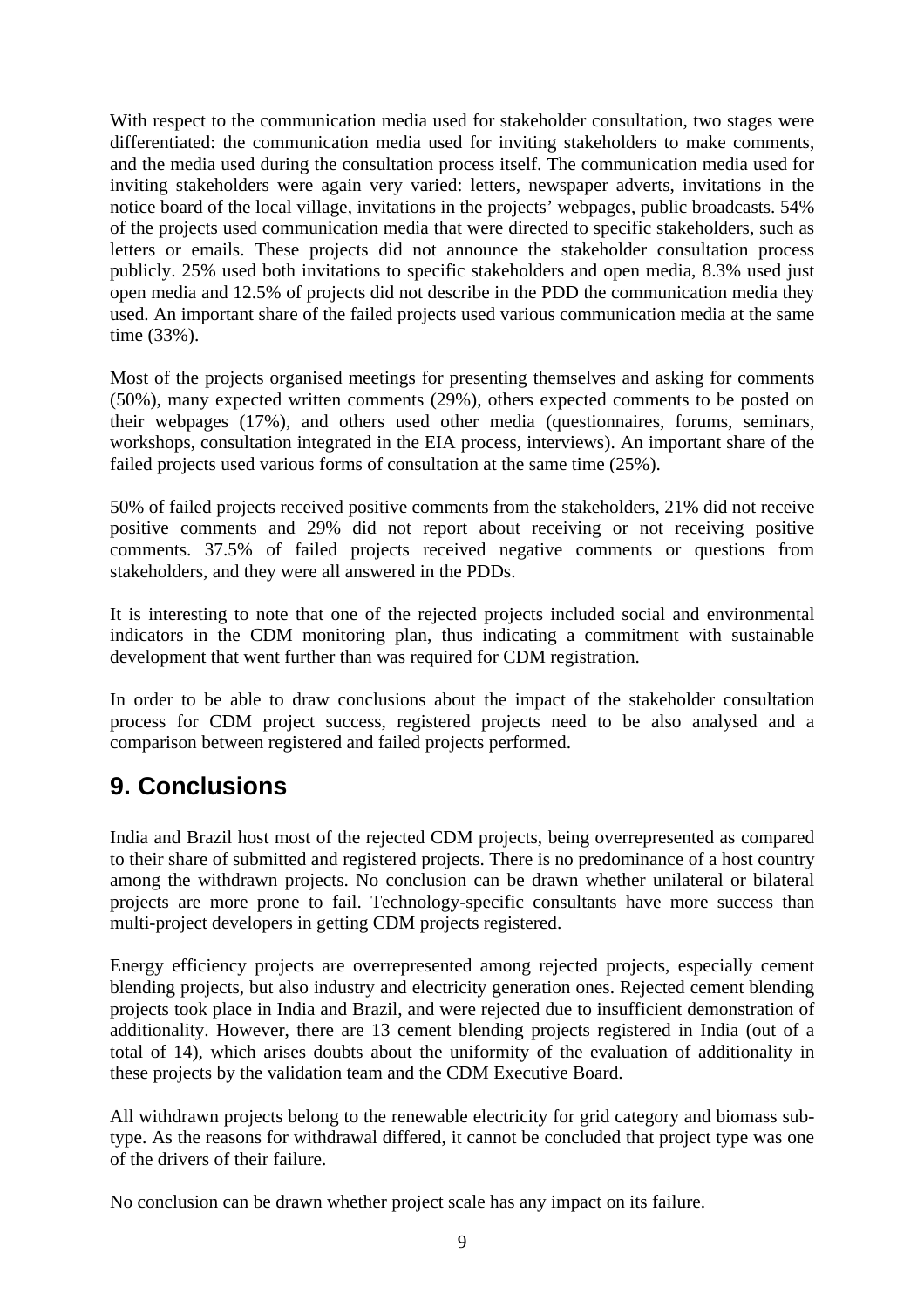Additionality is the main cause of project rejection. All projects rejected due to additionality performed just a barrier analysis, and were criticized by the Executive Board due to unconvincing barriers, among other deficiencies. Although many projects indicate the presence of financial or investment barriers, most of them do not present a proper investment analysis, probably because the investment barriers are not strong enough. Most rejected projects are lacking or provide insufficient independent sources of information for substantiating additionality. Projects providing only a barrier analysis for additionality demonstration could have a higher risk of being rejected than projects presenting an investment analysis.

Stakeholder consultation is performed in many different ways, and many projects give insufficient information about the process. Thus, in order to be able to draw conclusions about the impact of the stakeholder consultation process for CDM project success, it needs to be compared between rejected and registered projects. One interesting characteristic, though, is the media used for inviting stakeholders to participate: only 33% of failed projects used open media, while 54% used invitations to specific stakeholders and 12.5% did not disclose which media they used.